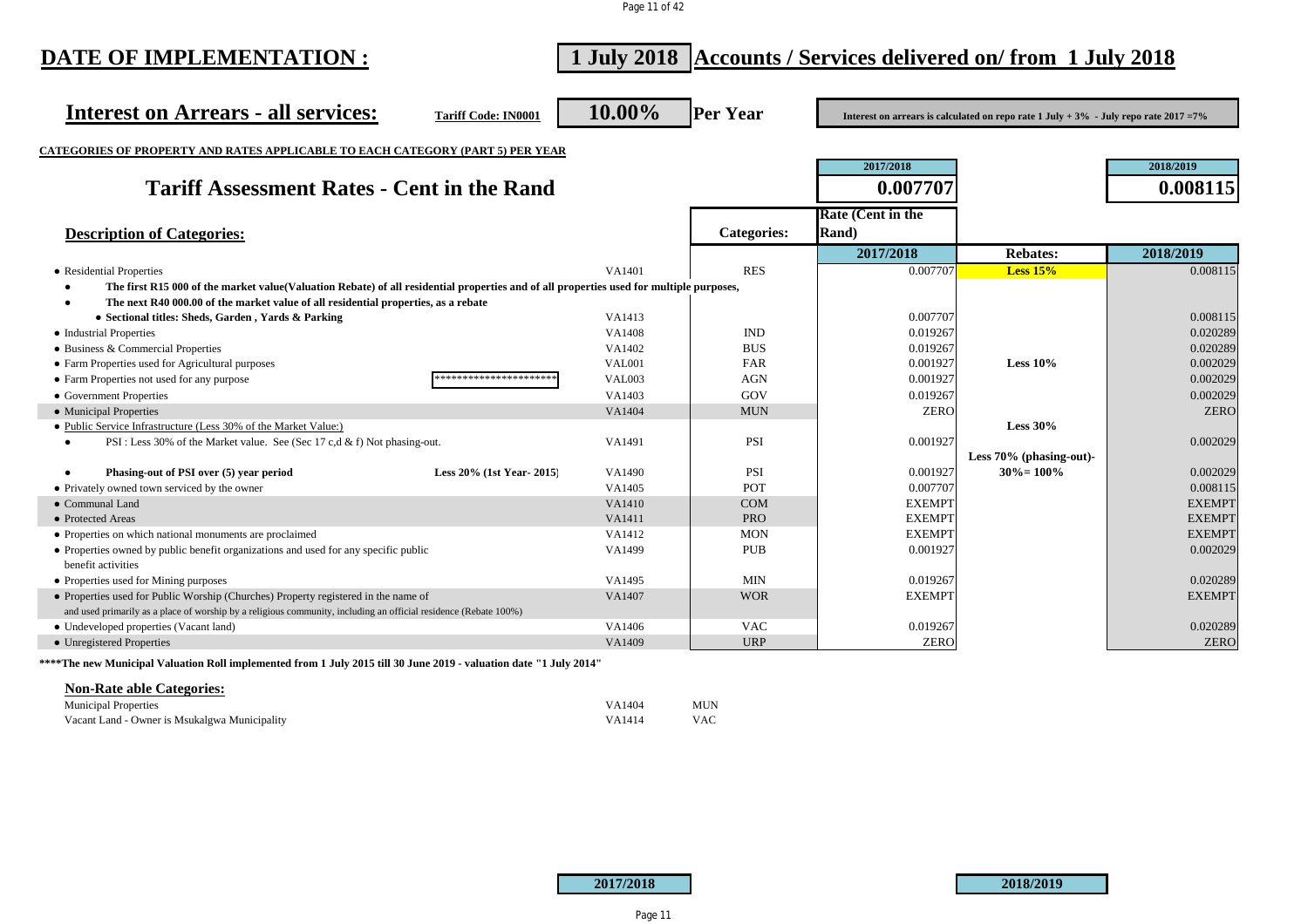# **Assessment Rates - Tariff - Ratios:**  $\begin{array}{|c|c|c|c|c|} \hline \textbf{0.0077070} & \textbf{0.0077070} \hline \end{array}$

(See Regulations on the rate ratio between the Residential and non-Residentail Categories of Properties)

|                                             |      | 2017/2018 | 2018/2019 |                                                  | Category:  | Less:            |
|---------------------------------------------|------|-----------|-----------|--------------------------------------------------|------------|------------------|
| <b>Residential Properties</b>               | 1.00 | 0.007707  | 0.008115  | <b>Residential Properties</b>                    | <b>RES</b> | <b>Less 15%</b>  |
| <b>Business Properties</b>                  | 2.50 | 0.019267  | 0.020289  | <b>Business Properties</b>                       | <b>BUS</b> |                  |
| <b>Agricalture Properties</b>               | 0.25 | 0.001927  | 0.002029  | Agricalture Properties                           | <b>FAR</b> | Less $10%$       |
| Public Service Infrastructure (PSI)         | 0.25 | 0.001927  | 0.002029  | Public Service Infrastructure (PSI)              | <b>PSI</b> | Less $30%$       |
|                                             |      |           |           |                                                  |            | Less 70% (phasin |
| Public Service Infrastructure (PSI)         | 0.25 | 0.001927  | 0.002029  | Public Service Infrastructure (PSI)              | <b>PSI</b> | $30\% = 100\%$   |
| (Phasing -out over 5 Year-started 1/7/2015) |      |           |           | (Phasing -out over $5$ Year-started $1/7/2015$ ) |            |                  |
| Public Benefit Organisations Property       | 0.25 | 0.001927  | 0.002029  | Public Benefit Organisations Property            | <b>PUB</b> |                  |
| Government Properties (tariff discount)     | 2.25 | 0.019267  | 0.002029  | Government Properties (tariff discount)          | GOV        |                  |
| Municipal Properties /                      | 0.00 | 0.000000  | 0.000000  | Municipal Properties /                           | <b>MUN</b> |                  |
| (Non-Rate able)                             |      |           |           | (Non-Rate able)                                  |            |                  |

|                | 0.0077070 |                                              | 0.0081155        | DUUUH 19<br><b>NMPRA</b> |
|----------------|-----------|----------------------------------------------|------------------|--------------------------|
| of Properties) |           |                                              |                  |                          |
| 2017/2018      | 2018/2019 |                                              | <b>Category:</b> | <b>Less:</b>             |
| 0.007707       | 0.008115  | <b>Residential Properties</b>                | <b>RES</b>       | Less $15%$               |
| 0.019267       | 0.020289  | <b>Business Properties</b>                   | <b>BUS</b>       |                          |
| 0.001927       | 0.002029  | <b>Agricalture Properties</b>                | <b>FAR</b>       | Less $10%$               |
| 0.001927       | 0.002029  | Public Service Infrastructure (PSI)          | <b>PSI</b>       | Less $30\%$              |
|                |           |                                              |                  | Less 70% (phasing-out)-  |
| 0.001927       | 0.002029  | Public Service Infrastructure (PSI)          | <b>PSI</b>       | $30\% = 100\%$           |
|                |           | (Phasing -out over 5 Year-started 1/7/2015)  |                  |                          |
| 0.001927       | 0.002029  | <b>Public Benefit Organisations Property</b> | <b>PUB</b>       |                          |
| 0.019267       | 0.002029  | Government Properties (tariff discount)      | GOV              |                          |
| 0.000000       | 0.000000  | Municipal Properties /                       | <b>MUN</b>       |                          |
|                |           | (Non-Rate able)                              |                  |                          |

**Rebates Section 15** 

# **EXEMPTIONS, REBATES AND REDUCTIONS ON RATES (PART 6)**

# **EXEMPTIONS**

**1.) The first R15 000 of the market value of all residential properties and of all properties used for multiple purposes, provided one or more components of such properties are used for residential purposes, is exempt from the payment of rates in terms of Section 17(1)(h) of the Property Rates Act. (Paragraph 6.1.1)** 

- **●** Properties identified in terms of paragraph 6.1.2 to 6.1.8 of this policy.
- **2.) The next R40 000.00 of the market value of all residential properties, is a rebate cause by the increasing of the Market Value.**

### **REBATES AND REDUCTIONS**

#### **1. Rebates**

In terms of section 15 of the Local Government : Municipal Property Rates Act, No. 6 of 2004 the following rebates are granted:

(a). The Municipality grants an additional rebate, to be determined on an annual basis, to the category "RES" for Residential properties, "FAR" for Agricaltural properties and "GOV" for Government properties.

|                  |                                |                                  | Discount: Section 15 of NMPRA 6 of 2004 |  |  |
|------------------|--------------------------------|----------------------------------|-----------------------------------------|--|--|
|                  |                                | 2017/2018                        | 2018/2019                               |  |  |
| <b>Category:</b> |                                | $\frac{6}{9}$                    | $\frac{0}{0}$                           |  |  |
| <b>RES</b>       | <b>Residential Properties</b>  | <b>RES</b> Less 15%              | Less $15%$                              |  |  |
| GOV              | <b>Government Properties</b>   | $GOV 0\%$                        | 0%                                      |  |  |
| <b>PSI</b>       | Phasing -out                   | <b>PSI</b> Less 90%              | Less 70% (phasing-out)-30% = $100\%$    |  |  |
| FAR              | <b>Agricaltural Properties</b> | FAR Less 10%                     | Less $10%$                              |  |  |
| <b>BUS</b>       | <b>Business</b>                | <b>BUS NO DISCOUNT OR REBATE</b> | 0%                                      |  |  |

Page 12 of 42

#### **2. Indigents:**

Indigents will be subsidized in accordance with the indigent policy adopted by Council and will not form part of a rebate in terms of the MPRA

### **3. PENSIONERS AND MEDICAL UNFIT APPLICANT (DISABLED)**

- Owners who qualify in terms of the criteria determined in this policy will be granted an additional rebate based on the tariff applicable on residential properties.
- The maximum income and rebate on each category of income for the 2014/2015 financial year are determined as follow:

|           | Monthly household income |
|-----------|--------------------------|
| 2017/2018 |                          |

**Month:**  $\%$  Rebate **2017/2018 2018/2019**



Page 12